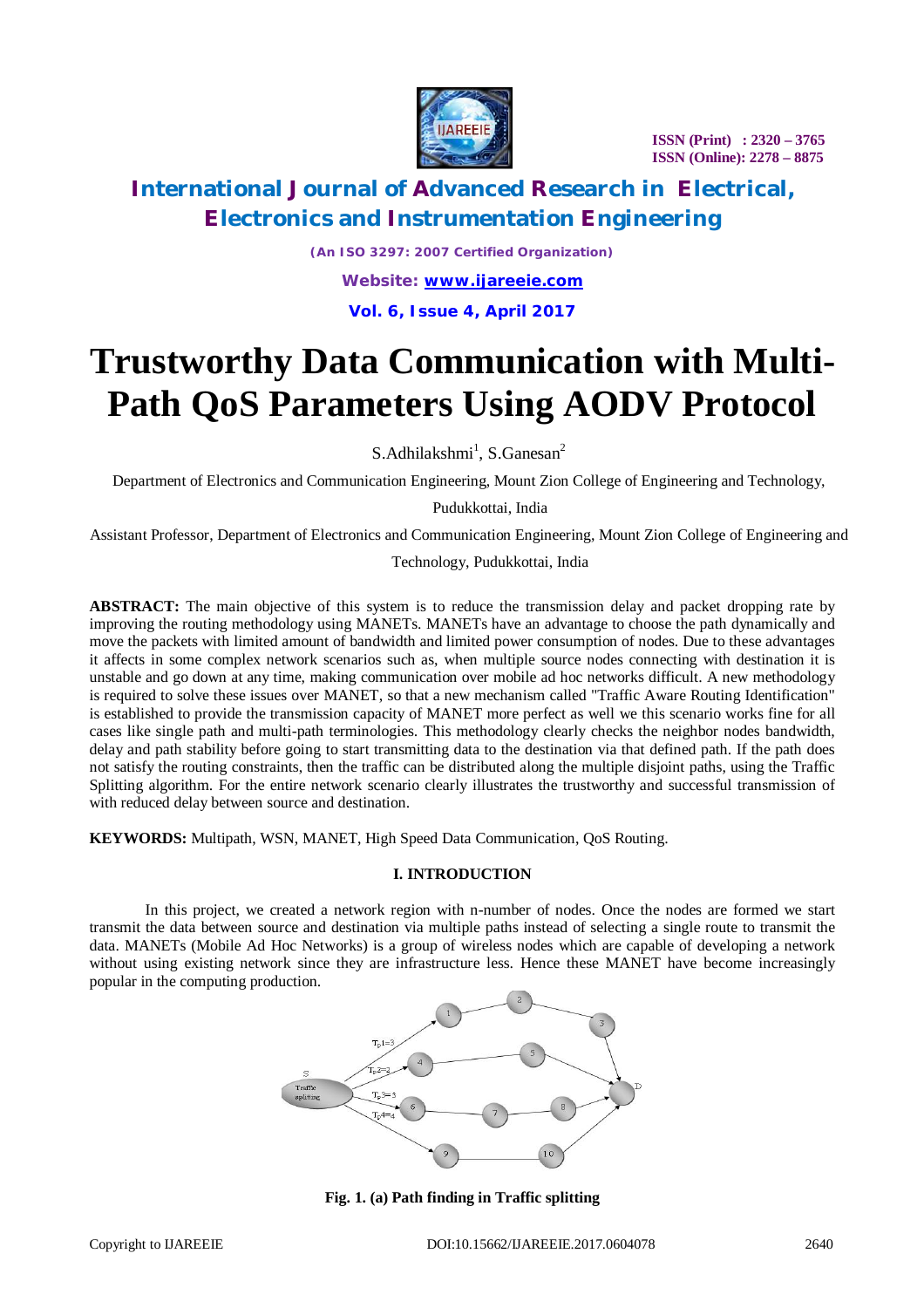

# **International Journal of Advanced Research in Electrical, Electronics and Instrumentation Engineering**

*(An ISO 3297: 2007 Certified Organization)*

### *Website: [www.ijareeie.com](http://www.ijareeie.com)*

### **Vol. 6, Issue 4, April 2017**

In MANET when the node needs to exchange packets with other nodes, node communicates with other nodes by multi -hop. Communication in such a decentralized network typically involves temporary multi-hop relays, with the nodes using each other as the relay routers without any fixed infrastructure. In MANET each node is free to move randomly. In MANET each node is considered to be equal to other nodes. Each node is capable of transferring the data between the arbitrary source and destination. Thus, each node in MANET can act as a source or destination or router. The main advantage of these MANETS is due to instant formation of infrastructure less network, they support various services. Also with the usage of MANETs in emergency situations like natural disasters, military conflicts, medical facilities etc, even it is widely used in the multimedia communications. But the issue of the MANETs is it is difficult for maintaining real -time media traffics such as audio and video in existence of dynamic network topology due to high rate requirements and severe delay constraints.

### **II. LOAD BALANCED ROUTING**

The load balancing is a technique in which the existing multi-paths will forward the packets from mobile nodes which have enough capacity remaining. Hence the potential local network congestion can be moderated and it also increases the rate of transmitting with dynamically changing load in the network. Due to load balancing the overall network throughput can be increased and a better QoS can be provided. In the network if all paths have same bandwidth, load-balancing means, the router sends one packet to the destination over the first path, the second packet to the same destination over the second path, and so on.

Load balancing guarantees equal load across multiple paths. Through the load balancing in the network it is possible to distribute workload across multiple paths in order to achieve optimal resource utilization, minimize response time, maximize throughput, increase network life time and avoid overload. Applying the load balancing in the multiple paths it is possible to increase reliability through redundancy.



**Fig.1. (b) Data transfer in Traffic Splitting**

### **Multi-Path Routing**

Routing in the MANETs can be classified according to the nodes and the number of paths available in the network i.e. uni-path routing and multipath routing. Uni-path routing is the routing protocol where only one route is provided to send the data from source node to destination node. In the multipath routing, the protocol provides more than one route to send the data from source node to destination node in the network. Through the multipath routing the load balanced and fault tolerance can be achieved. The multipath routing aims to set up the multi paths between the source nodes and destination nodes.

In MANETs there are many multipath routing approach are proposed. For example there is routing algorithm which provides more than one path between the source node and destination node is the Temporally Ordered Routing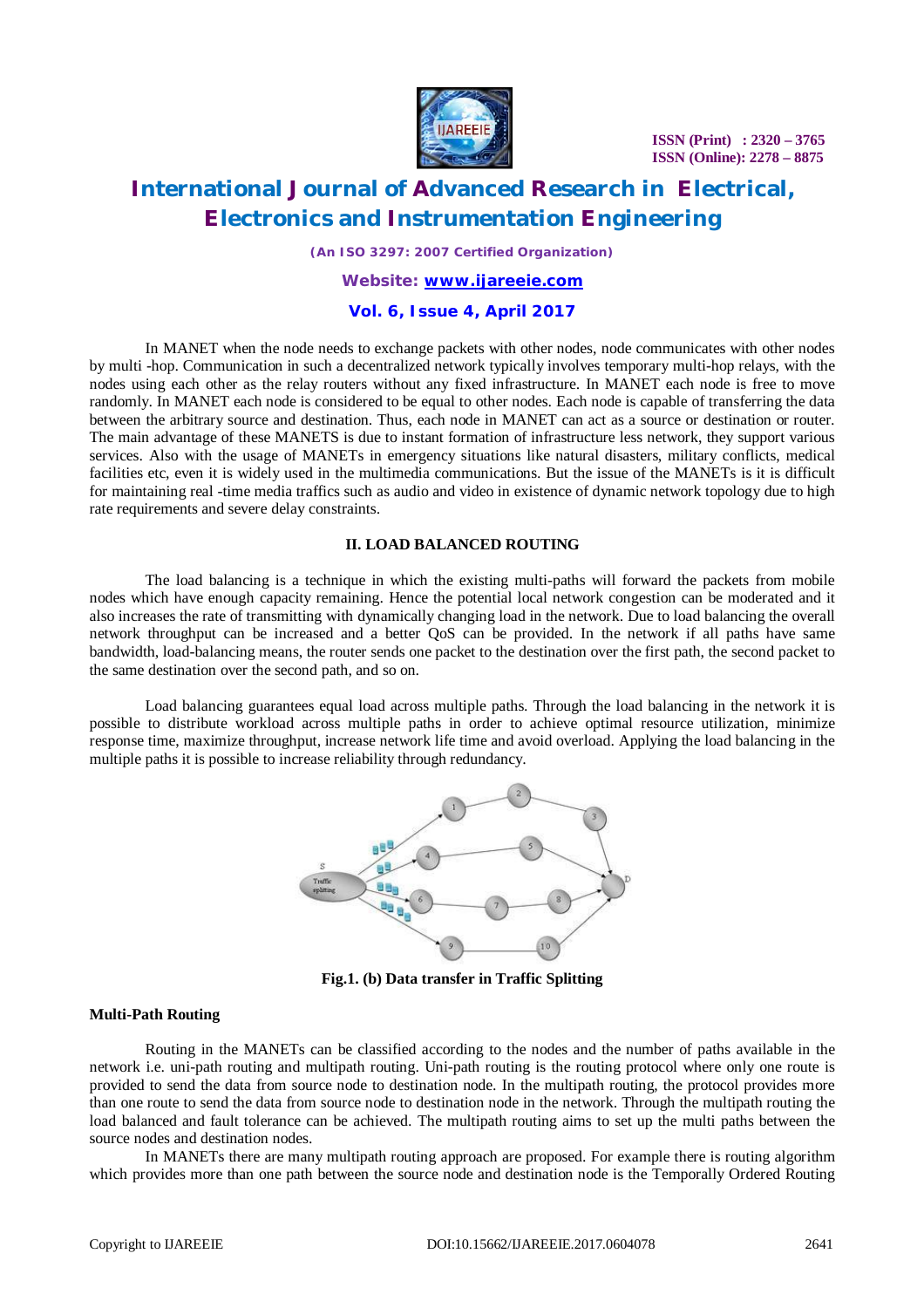

# **International Journal of Advanced Research in Electrical, Electronics and Instrumentation Engineering**

*(An ISO 3297: 2007 Certified Organization)*

### *Website: [www.ijareeie.com](http://www.ijareeie.com)*

### **Vol. 6, Issue 4, April 2017**

Algorithm (TORA). The Dynamic Source Routing (DSR) provides an option to the nodes to use an alternate route if the primary path route.

#### **Advantage of Multipath**

In network the communication between the nodes can be beneficial when the multiple paths specifically disjoint paths. In this process the routes are broken and the routing process still alive. Since the node in the network have mobility property and also nodes have poor wireless link quality, the nodes between the source and destination can utilize these routes as backup and primary routes. Also the data packets can be distributed among all discovered multiple paths. Through this way it is possible to increase network lifetime and enhancing load balancing. Through the multipath routing some of the main advantages can be achieved such as tolerance capability, higher aggregation of available bandwidth and load balancing.

Also it is possible to overcome the issues like congestion and bottlenecks in the network. The efficiency of the network will be increased by providing route resiliency. We know that the bandwidth of the nodes is limited in a network also a single path may not provide enough bandwidth for routing process. So the aggregation of the multiple paths it satisfies the bandwidth requirement and a less end-to-end delay may be achieved.

| No. of Nodes             | 50.                  |  |
|--------------------------|----------------------|--|
| Area Size                | 1000 X 1000          |  |
| M <sub>ac</sub>          | 802.11               |  |
| <b>Simulation Time</b>   | 50 sec               |  |
| <b>Traffic Source</b>    | <b>CBR</b>           |  |
| Packet Size              | 512.                 |  |
| <b>Transmission Rate</b> | 250 <sub>m</sub>     |  |
| Routing Protocol         | <b>MQRTS</b>         |  |
| Rate                     | 250Kb.               |  |
| Speed                    | 5,10,15,20 and 25m/s |  |

### **Table.1. Simulation Parameters**

#### **Issues of Multi Path Routing**

Normally in the MANETs the main issue they are facing is in applying the multipath routing techniques. Since the most of the routing protocols distributes the traffic mainly into the primary routes. In this kind of routing the load balanced routing is not achieved. Since only when the primary route breaks the data packets get shifted to alternate routes in the network where the load balance is not achieved. Also if the bandwidth and delay constrained paths cannot be discovered, then the traffic can be distributed along the multiple disjoint paths. Even though there exist some routing protocols which split traffic simultaneously on multiple paths, they have to split up the traffic flow between the source and destination efficiently. So that if one path fails also other paths should send the data packets to the destination.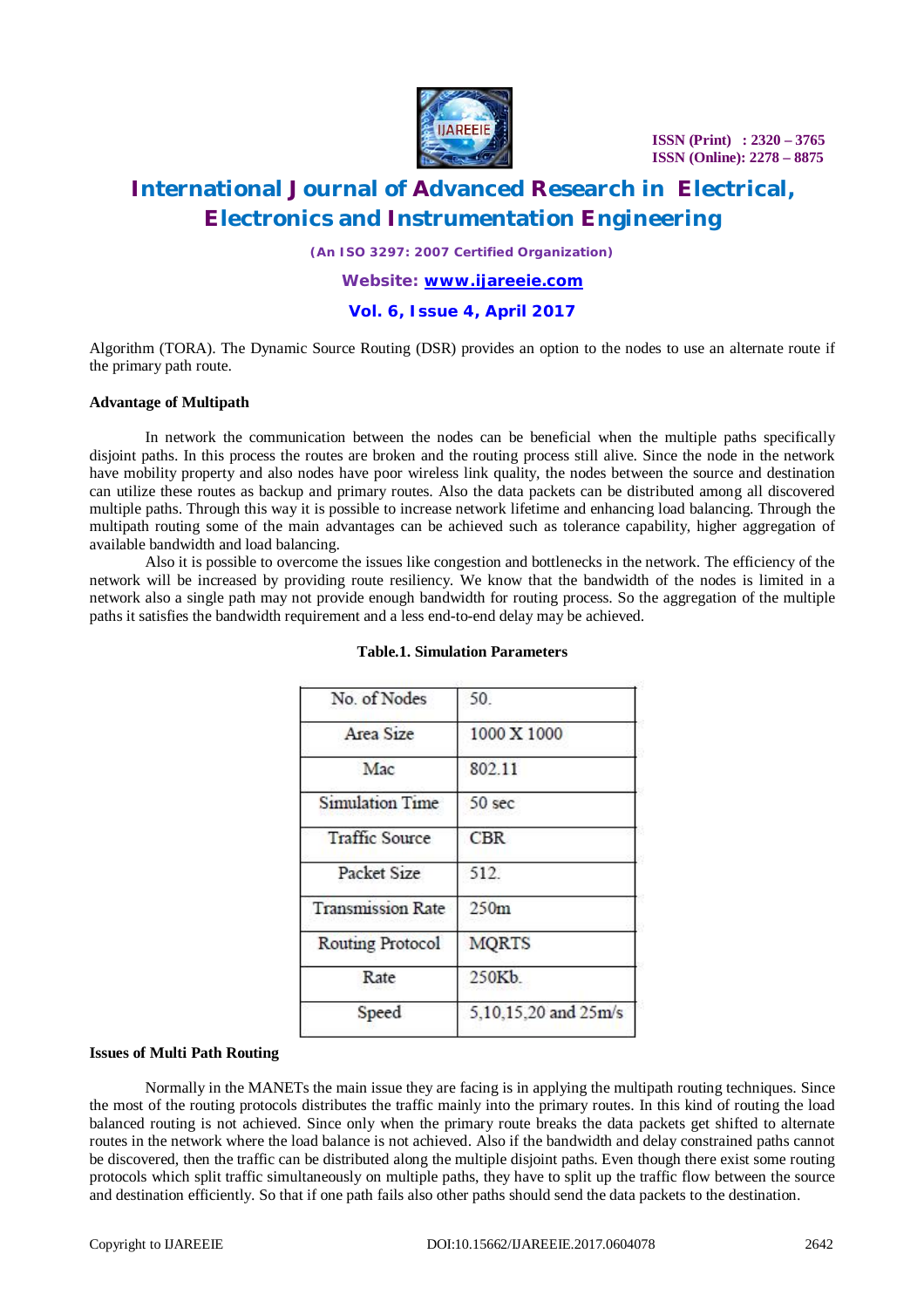

# **International Journal of Advanced Research in Electrical, Electronics and Instrumentation Engineering**

*(An ISO 3297: 2007 Certified Organization)*

*Website: [www.ijareeie.com](http://www.ijareeie.com)*

### **Vol. 6, Issue 4, April 2017**

#### **Traffic splitting in MANETs**

In MANETs the traffic splitting is one of the contexts of multiple path routing which refers to the method of distributing the data packets of a particular node in different paths in the network. The optimal approach in terms of possible to reduce the video gaps occurrence which is generated by node mobility in the MANETs thus improving the quality of the received video data packets. Through the traffic splitting in the network we can reduce the end to end delay between the source node and destination node and also possible to control the congestion. By using traffic splitting there is an increase in parallel transmission i.e. maximum throughput can be achieved and latency can be reduced. Splitting the traffic to multiple routes in the network can provide a better load balancing, higher aggregate and fault tolerance and also improves network resource utilization and bandwidth optimization.

#### **III. EXISTING SYSTEM**

In previous approaches, the researchers intended to design multipath stable QoS routing for real time traffic in MANET. In this technique, multiple disjoint paths are discovered among source and destination. Among the discovered routes, the optimal paths are selected based on bandwidth constraints, delay constraints and path stability. When any flow request is received, it is initially categorized as real time and non-real time flows where real time flows are given higher priority. For real time flows, bandwidth and delay constrained paths are chosen. For non-real time flows, the stable paths are chosen.

Normally in the MANETs the main issue they are facing is in applying the multipath routing techniques. Since the most of the routing protocols distributes the traffic mainly into the primary routes. In this kind of routing the load balanced routing is not achieved. Since only when the primary route breaks the data packets get shifted to alternate routes in the network where the load balance is not achieved. Also if the bandwidth and delay constrained paths cannot be discovered, then the traffic can be distributed along the multiple disjoint paths. Even though there exist some routing protocols which split traffic simultaneously on multiple paths, they have to split up the traffic flow between the source and destination efficiently. So that if one path fails also other paths should send the data packets to the destination. In the case of security issues MANET data are getting affected in worst case.



**Fig.1. (c) System Architecture**

### **III. PROPOSED SYSTEM**

In proposed approach we implemented Traffic Aware Routing Identification methodology, with this Traffic splitting in the context of multipath routing refers to the technique of distributing the packets of a certain stream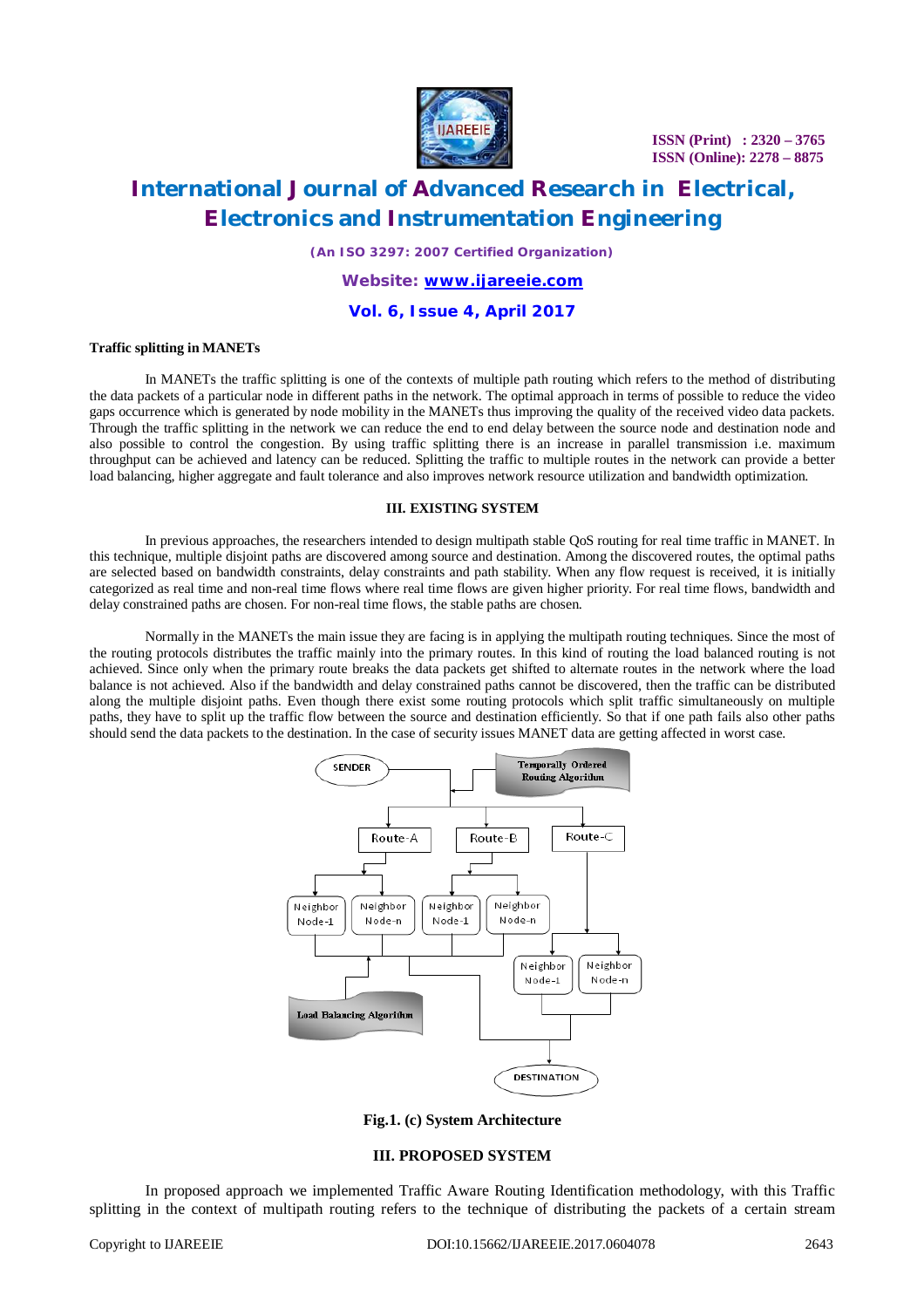

# **International Journal of Advanced Research in Electrical, Electronics and Instrumentation Engineering**

*(An ISO 3297: 2007 Certified Organization)*

### *Website: [www.ijareeie.com](http://www.ijareeie.com)*

### **Vol. 6, Issue 4, April 2017**

through different paths. Splitting the traffic to different routes can provide better load balancing, fault tolerance and higher aggregate bandwidth. Splitting of the traffic can be helpful in reduction of congestion, bottle necks and to minimize the mean system delay, this also improves network resource utilization.

### **IV. LITERATURE SURVEY**

In the year of 2003, the authors "I. F. Akylidiz, X. Wang, and W. Wang" proposed a paper titled "Wireless mesh networks: a survey", in this they described such as wireless mesh networks (WMNs) consist of mesh routers and mesh clients, where mesh routers have minimal mobility and form the backbone of WMNs. They provide network access for both mesh and conventional clients. The integration of WMNs with other networks such as the Internet, cellular, IEEE 802.11, IEEE 802.15, IEEE 802.16, sensor networks, etc., can be accomplished through the gateway and bridging functions in the mesh routers.

Mesh clients can be either stationary or mobile, and can form a client mesh network among themselves and with mesh routers. WMNs are anticipated to resolve the limitations and to significantly improve the performance of ad hoc networks, wireless local area networks (WLANs), wireless personal area networks (WPANs), and wireless metropolitan area networks (WMANs). They are undergoing rapid progress and inspiring numerous deployments. WMNs will deliver wireless services for a large variety of applications in personal, local, campus, and metropolitan areas. Despite recent advances in wireless mesh networking, many research challenges remain in all protocol layers.

This paper presents a detailed study on recent advances and open research issues in WMNs. System architectures and applications of WMNs are described, followed by discussing the critical factors influencing protocol design. Theoretical network capacity and the state-of-the-art protocols for WMNs are explored with an objective to point out a number of open research issues. Finally, testbeds, industrial practice, and current standard activities related to WMNs are highlighted.

In the year of 2010, the author "V. Jacobson" proposed a paper titled "Congestion avoidance and control", in this they described such as in October of '86, the Internet had the first of what became a series of 'congestion collapses'. During this period, the data throughput from LBL to UC Berkeley (sites separated by 400 yards and three IMP hops) dropped from 32 Kbps to 40 bps. Mike Karels1 and I were fascinated by this sudden factor-of-thousand drop in bandwidth and embarked on an investigation of why things had gotten so bad. We wondered, in particular, if the 4.3BSD (Berkeley UNIX) TCP was mis-behaving or if it could be tuned to work better under abysmal network conditions.

The answer to both of these questions was "yes". Since that time, we have put seven new algorithms into the 4BSD TCP: round-trip-time variance estimation exponential retransmit timer backoff slow-start more aggressive receiver ack policy dynamic window sizing on congestion Karn's clamped retransmit backoff fast retransmit Our measurements and the reports of beta testers suggest that the final product is fairly good at dealing with congested conditions on the Internet. This paper is a brief description of  $(i)$  -  $(v)$  and the rationale behind them.  $(vi)$  is an algorithm recently developed by Phil Karn of Bell Communications Research, described in [KP87]. (viii) is described in a soon-to-be-published RFC. Algorithms (i) - (v) spring from one observation: The flow on a TCP connection (or ISO TP-4 or Xerox NS SPP connection) should obey a 'conservation of packets' principle.

And, if this principle were obeyed, congestion collapse would become the exception rather than the rule. Thus congestion control involves finding places that violate conservation and fixing them. By 'conservation of packets' I mean that for a connection 'in equilibrium', i.e., running stably with a full window of data in transit, the packet flow is what a physicist would call 'conservative': A new packet isn't put into the network until an old packet leaves. The physics of flow predicts that systems with this property should be robust in the face of congestion. Observation of the Internet suggests that it was not particularly robust. Why the discrepancy? There are only three ways for packet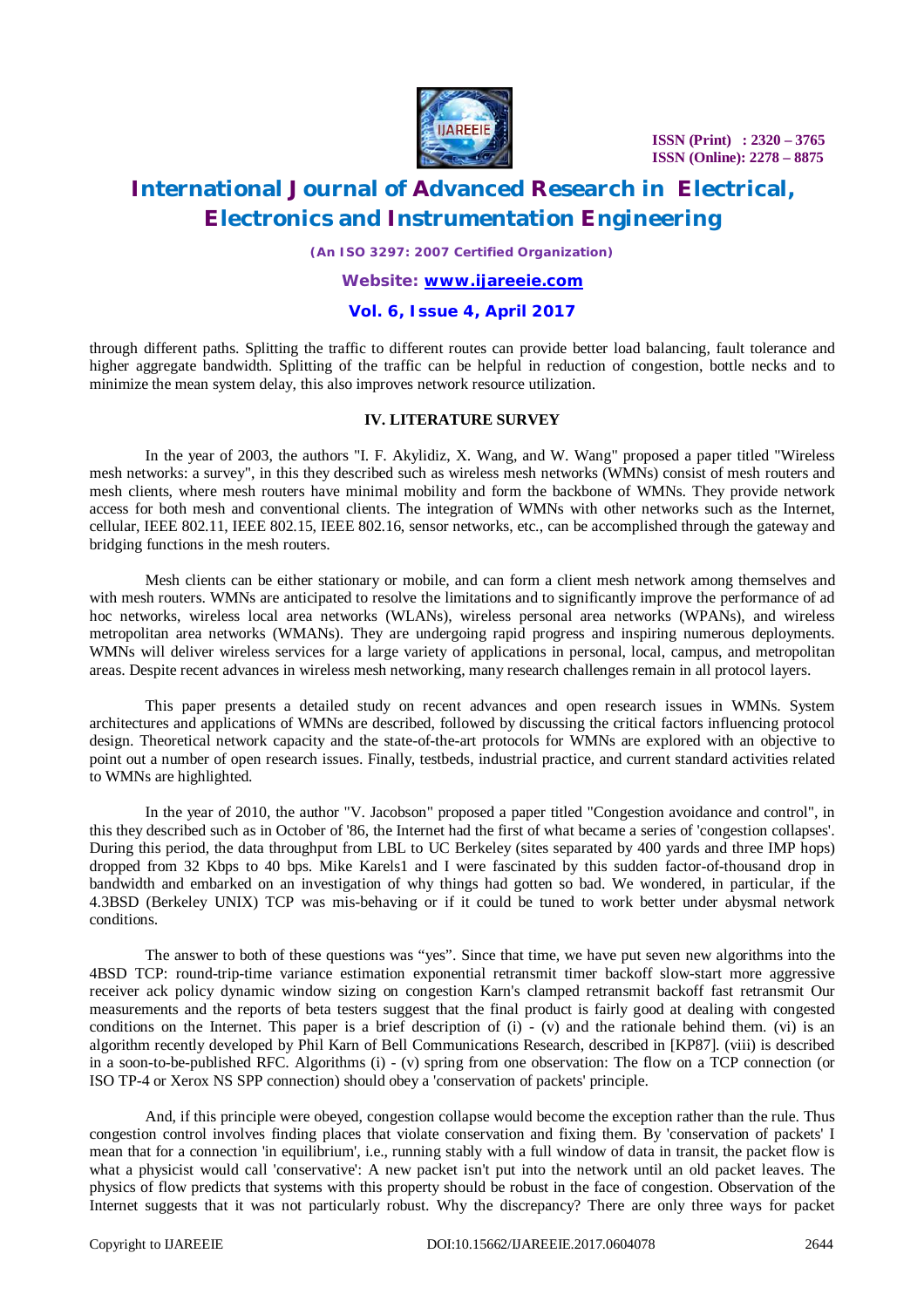

# **International Journal of Advanced Research in Electrical, Electronics and Instrumentation Engineering**

*(An ISO 3297: 2007 Certified Organization)*

#### *Website: [www.ijareeie.com](http://www.ijareeie.com)*

### **Vol. 6, Issue 4, April 2017**

conservation to fail: The connection doesn't get to equilibrium, or A sender injects a new packet before an old packet has exited, or The equilibrium can't be reached because of resource limits along the path. In the following sections, we treat each of these in turn.

Each routing protocol varies in the way it reacts to link failures. Routing protocols also differ in the way they form the routes. More routing overhead reduces the overall throughput of the network. More number of collisions due to increased routing overload makes the situation worse for TCP performance. In this study we have not considered the effects of non-congestion losses on the performance of high-speed TCP variants. Also the performance of high-speed TCP variants is not studied with respect to parameters such as Convergence speed, RTT fairness and TCP fairness. In future, we intend to study the performance of high-speed TCP variants with above mentioned parameters and also the effects of non-congestion losses on the performance of TCP.

# Fransmission Packet Size in kbPs Enter Packet Size between 1000 and 2000 : 1555 Individual Node Strength Enter your choice between 100 and 200 : 155 Packets Transmission Speed Enter your choice between 30 and 70 bps : Avg. Node Power Consumption Level(Threshold value) Enter power Consumption Level between 50 and 75 units: Avg. Time Interval(Threshold value) Enter Time Interval between 5 and 10 Secs: r<br>Starting Simulation...<br>channel.cctsendUp - Calc highestAntennaZ\_ and distCST\_<br>highestAntennaZ\_ = 1,5, distCST\_ = 550.0<br>SOMRING LISTS ...DONE!<br>ENERGY DIST ...DONE! unning nam...

### **V. EXPERIMENTAL RESULTS**

**Fig. 2. Input Parameters**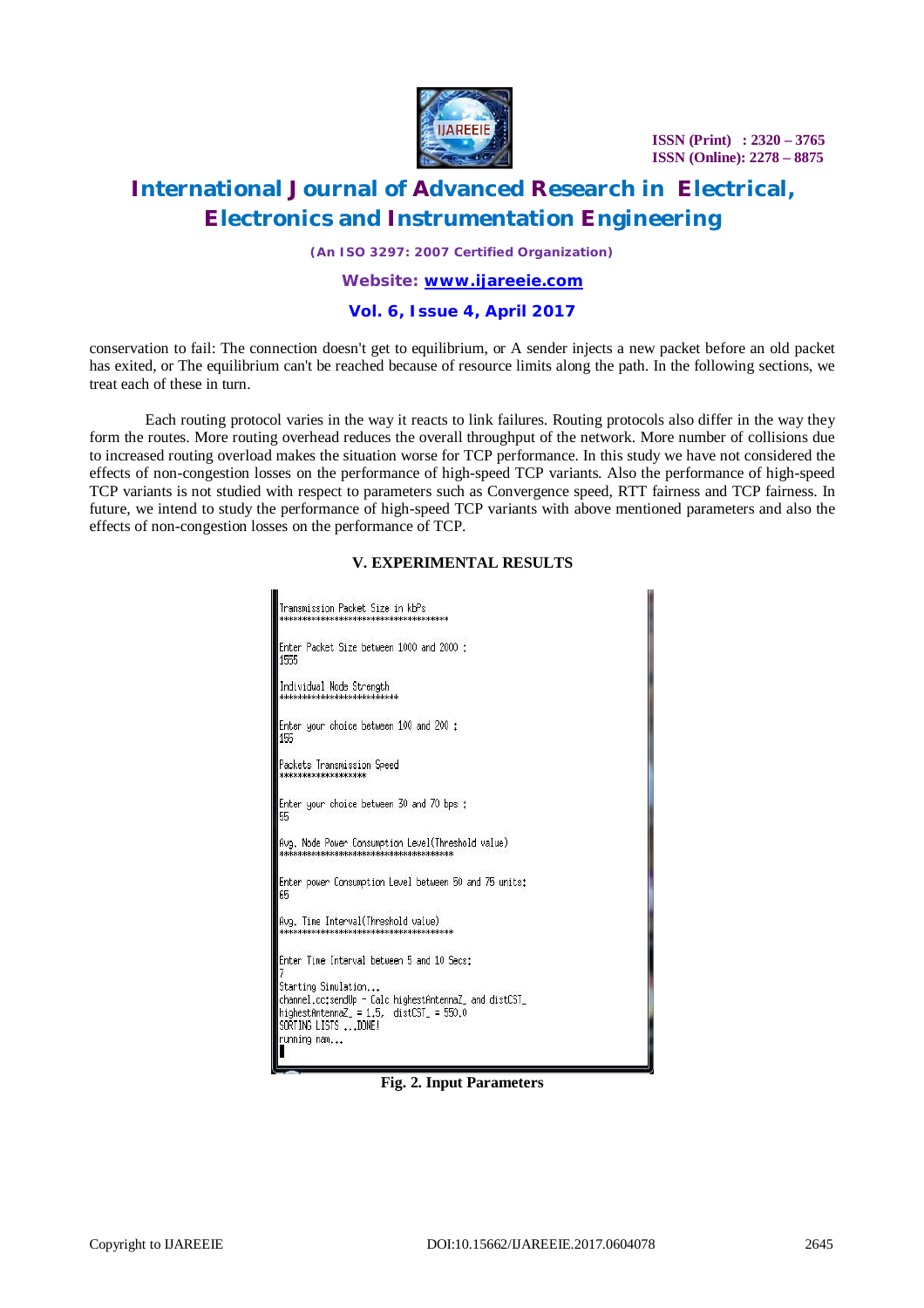

# **International Journal of Advanced Research in Electrical, Electronics and Instrumentation Engineering**

*(An ISO 3297: 2007 Certified Organization)*

*Website: [www.ijareeie.com](http://www.ijareeie.com)*



**Fig.3. Wireless Node Formation**



**Fig.4. Source and Selection**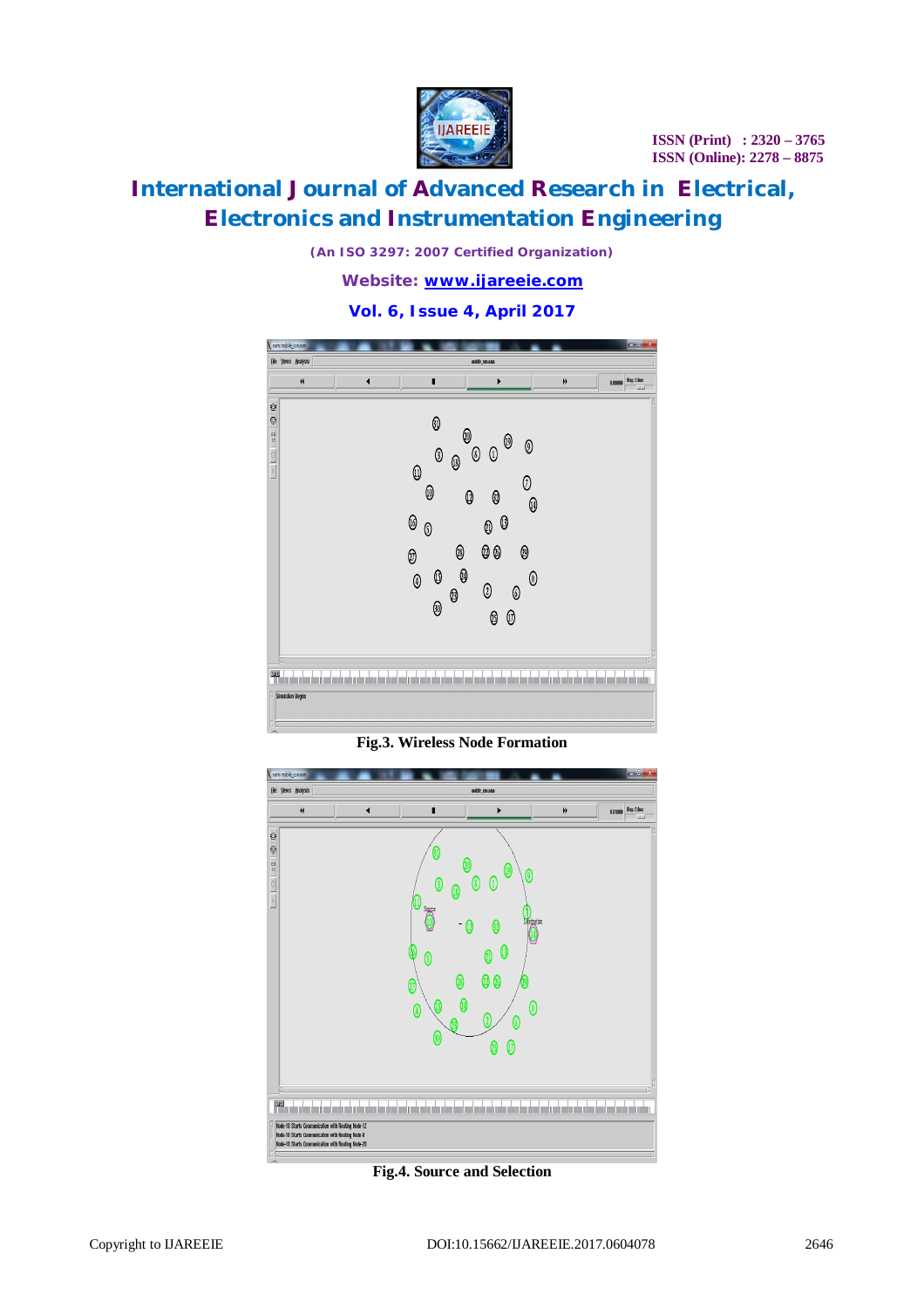

# **International Journal of Advanced Research in Electrical, Electronics and Instrumentation Engineering**

*(An ISO 3297: 2007 Certified Organization)*

*Website: [www.ijareeie.com](http://www.ijareeie.com)*



**Fig. 5. Route Establishment**

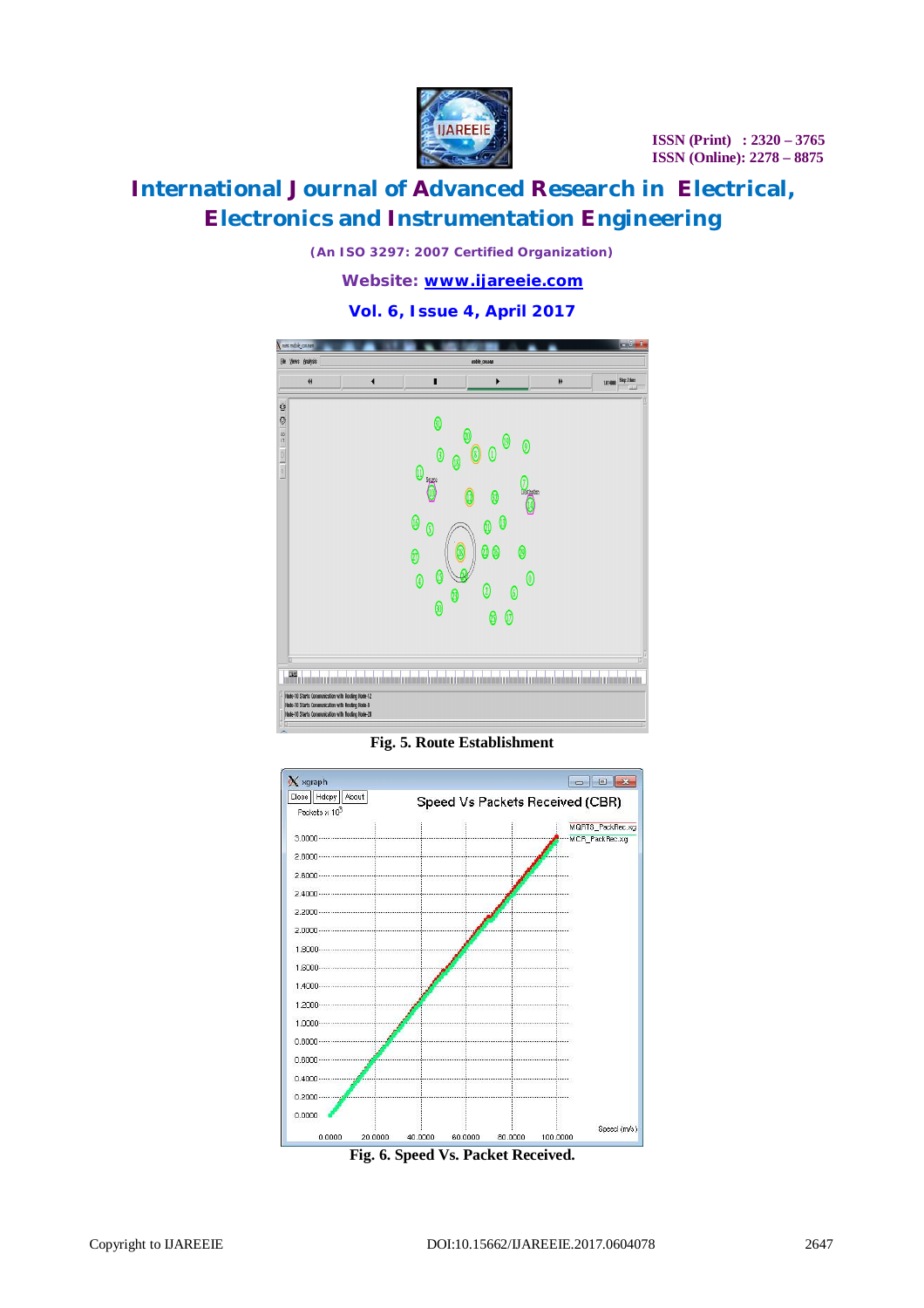

# **International Journal of Advanced Research in Electrical, Electronics and Instrumentation Engineering**

*(An ISO 3297: 2007 Certified Organization)*

*Website: [www.ijareeie.com](http://www.ijareeie.com)*

# **Vol. 6, Issue 4, April 2017**



**Fig. 7. Speed Vs Delay.**



**Fig.8. Speed Vs Packet Dropping**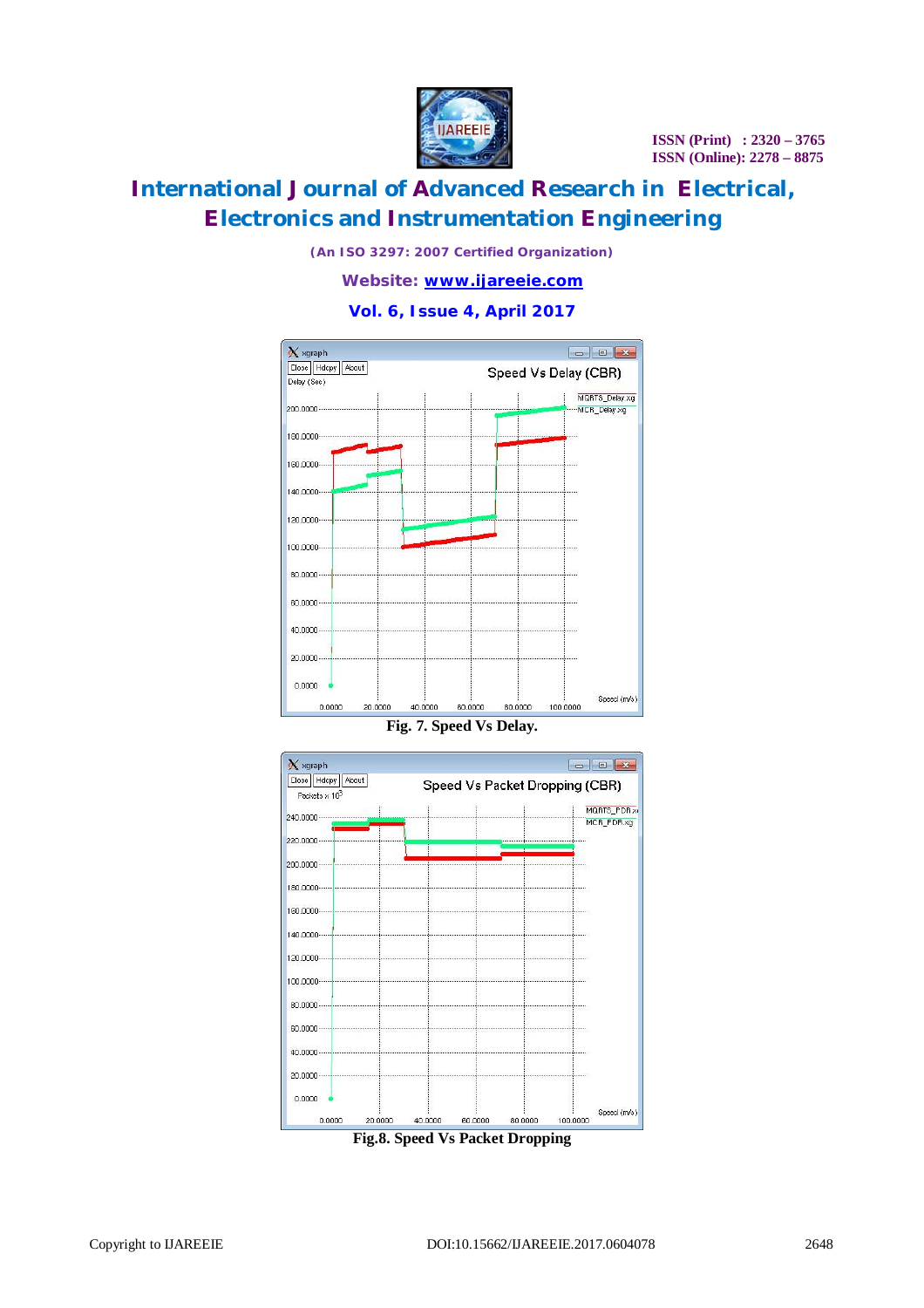

# **International Journal of Advanced Research in Electrical, Electronics and Instrumentation Engineering**

*(An ISO 3297: 2007 Certified Organization)*

*Website: [www.ijareeie.com](http://www.ijareeie.com)*

| X xgraph<br>Close   Hdcpy   About |                               |                         |  |
|-----------------------------------|-------------------------------|-------------------------|--|
| Throughput (Mb/s)                 | Speed Vs Throughput (CBR)     |                         |  |
|                                   |                               | MQRTS_Speed.xg          |  |
| 32.0000                           | <b>Professional Action</b>    | MCR_Speed.xg            |  |
| 30.0000                           |                               |                         |  |
|                                   |                               |                         |  |
|                                   |                               |                         |  |
|                                   |                               |                         |  |
|                                   |                               |                         |  |
|                                   |                               |                         |  |
|                                   |                               |                         |  |
|                                   |                               |                         |  |
|                                   |                               |                         |  |
|                                   |                               |                         |  |
|                                   |                               |                         |  |
|                                   |                               |                         |  |
|                                   |                               |                         |  |
|                                   |                               |                         |  |
|                                   |                               |                         |  |
| 0.0000                            |                               |                         |  |
| 0.0000<br>20,0000                 | 40.0000<br>60.0000<br>80.0000 | Speed (m/s)<br>100,0000 |  |

**Fig.9. Speed Vs Throughput**



**Fig.10. Speed Vs Received Bandwidth**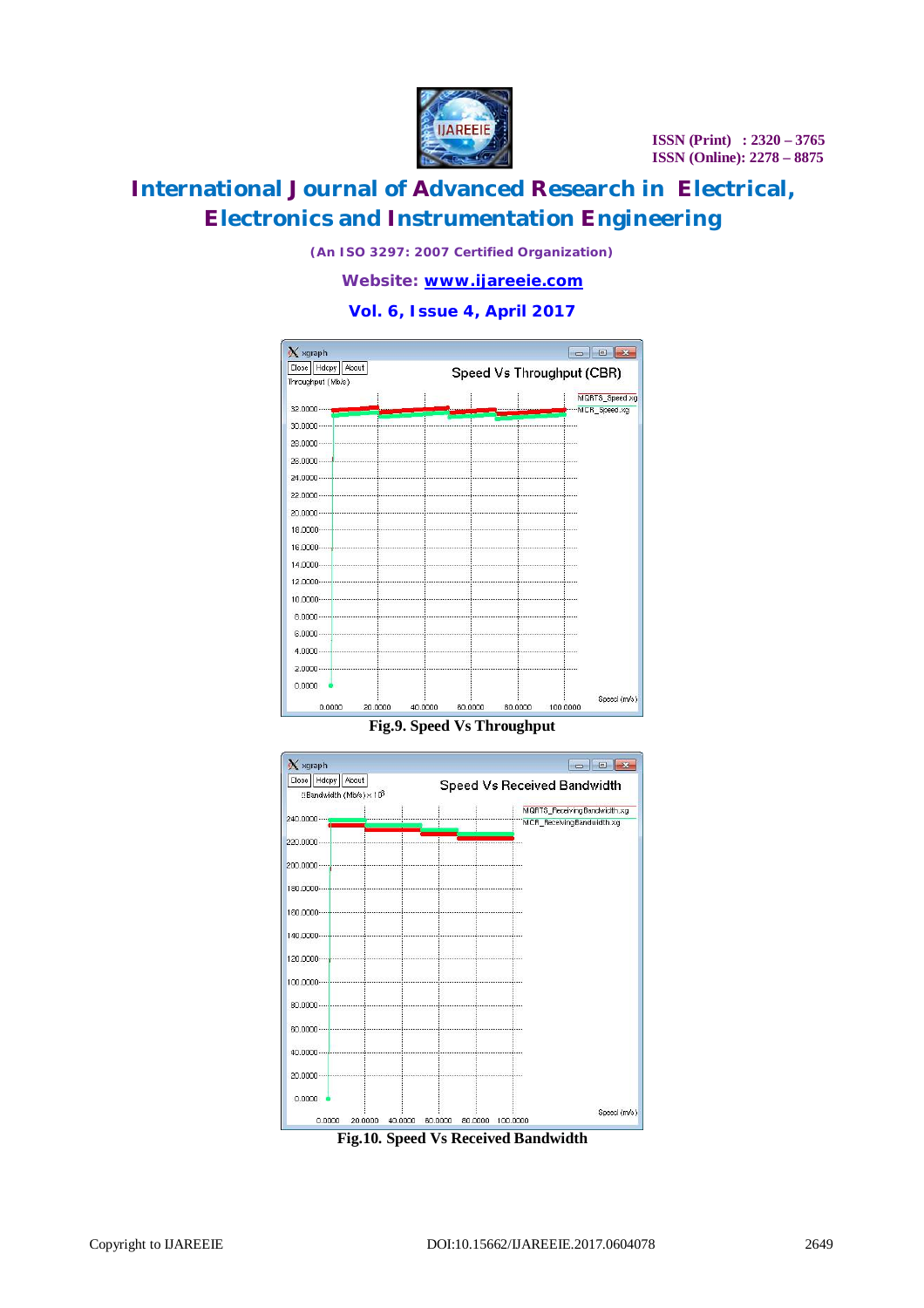

# **International Journal of Advanced Research in Electrical, Electronics and Instrumentation Engineering**

*(An ISO 3297: 2007 Certified Organization)*

*Website: [www.ijareeie.com](http://www.ijareeie.com)*



**Fig.11. Packet Delivery Ratio Analysis**



**Fig.12. Routing Overhead Analysis**